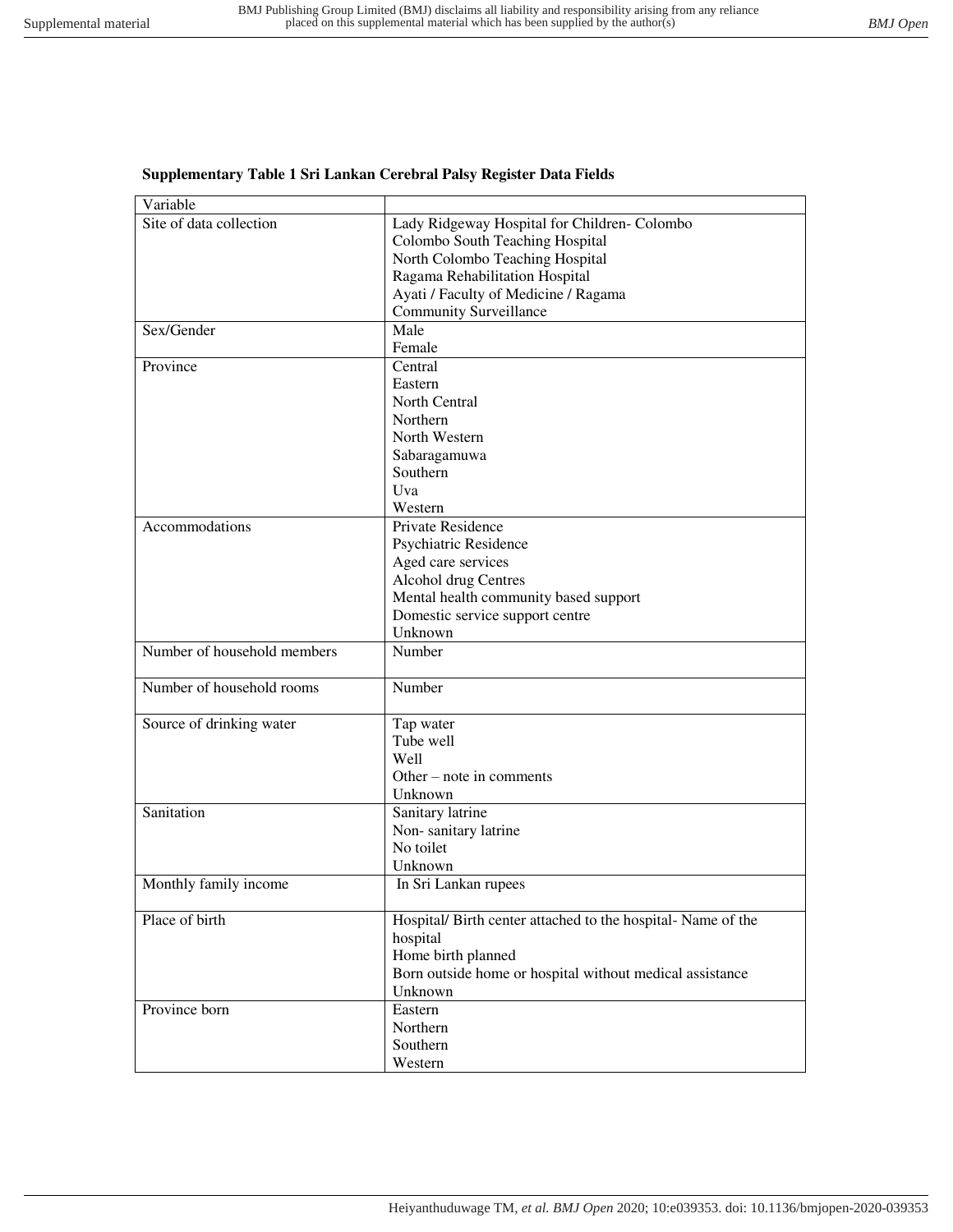|                                      | North Central                                                      |
|--------------------------------------|--------------------------------------------------------------------|
|                                      | Central                                                            |
|                                      | North western                                                      |
|                                      | Uva                                                                |
|                                      | Sabaragamuwa                                                       |
|                                      | Unknown                                                            |
| Level of care of facility at birth   | Home or hospital without neonatal intensive care unit or special   |
|                                      | care nursery                                                       |
|                                      | Hospital with special care nursery                                 |
|                                      | Hospital with neonatal intensive care unit or special care nursery |
|                                      | Unknown                                                            |
| Admitted to neonatal or special care | N <sub>o</sub>                                                     |
|                                      | Yes-NICU                                                           |
|                                      | Yes-Special care                                                   |
|                                      | Yes-NICU and Special care                                          |
|                                      | Unknown                                                            |
| MRI completed                        | Yes                                                                |
|                                      | No                                                                 |
|                                      | Unknown                                                            |
| Age at MRI completed                 | Neonatal (<28 days)                                                |
|                                      | In neonatal 28 days and prior to 2 years                           |
|                                      | Beyond 2 years                                                     |
| <b>MRI</b> Findings                  | Normal                                                             |
|                                      | Abnormal                                                           |
|                                      | Unknown                                                            |
| General Movements Assessments,       | Normal                                                             |
| Writhing period                      | Poor repertoire                                                    |
|                                      | Cramped-synchronised                                               |
|                                      | Chaotic                                                            |
|                                      | Not assessed                                                       |
|                                      | Unknown                                                            |
| <b>General Movements Assessments</b> | Normal                                                             |
| Fidgety period                       | Abnormal                                                           |
|                                      | Absent                                                             |
|                                      | Not assessed                                                       |
|                                      | Unknown                                                            |
| Plurality of birth                   | Singleton                                                          |
|                                      | Twins                                                              |
|                                      | Triplets                                                           |
|                                      | Quadruplets                                                        |
|                                      | Quintuplets                                                        |
|                                      | Sextuplets                                                         |
|                                      | Other – note in comments                                           |
|                                      | Unknown                                                            |
| <b>Birth Order</b>                   | Singleton or first of a multiple birth                             |
|                                      | Second of a multiple birth                                         |
|                                      | Third of a multiple birth                                          |
|                                      | Fourth of a multiple birth                                         |
|                                      | Fifth of a multiple birth                                          |
|                                      | Sixth of a multiple birth                                          |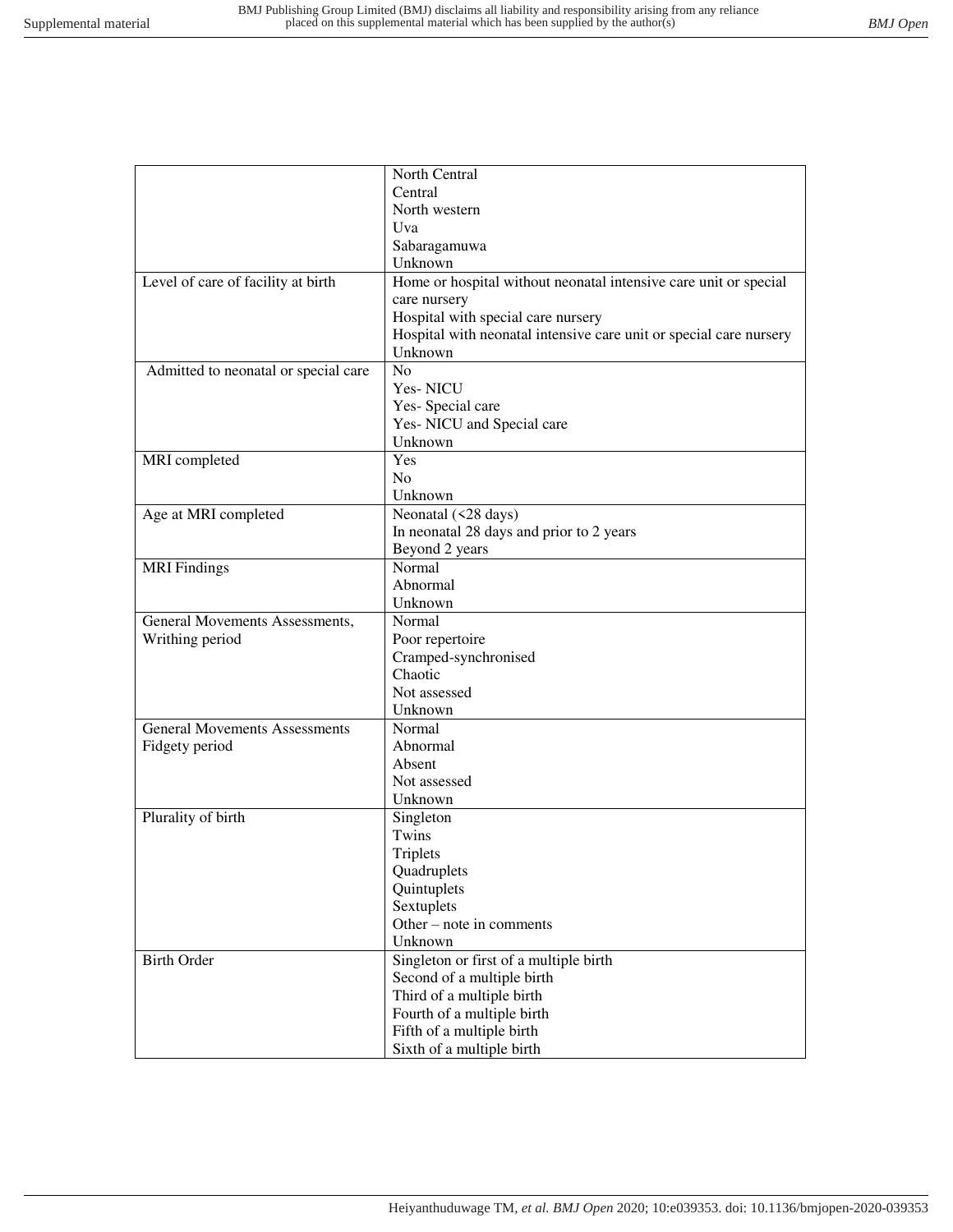|                                       | Other – note in comments                   |
|---------------------------------------|--------------------------------------------|
|                                       | Unknown                                    |
| Birth weight                          | Birth weight in grams                      |
| Gestational age                       | Number of weeks gestation                  |
| Mode of delivery                      | Vaginal Delivery                           |
|                                       | Vaginal Delivery requiring forceps         |
|                                       | Vaginal Delivery requiring vacuum delivery |
|                                       | Unknown                                    |
|                                       | <b>Breach</b>                              |
|                                       | Caesarian section                          |
|                                       | Unknown                                    |
| Delivery attended by                  | Doctor and midwife                         |
|                                       | Midwife                                    |
|                                       | Doctor                                     |
|                                       | Skilled birth attendant                    |
|                                       | Family member                              |
|                                       | Unknown                                    |
| Signs of birth asphyxia (e.g. weak    | $Yes - note in comments$                   |
| breathing, cyanosis, bradycardia)     | N <sub>0</sub>                             |
|                                       | Unknown                                    |
| Complications during child birth/     | No                                         |
| labour                                | Obstructed                                 |
|                                       | Malpresentation                            |
|                                       | Pre - eclampsia                            |
|                                       | Haemmorrhage                               |
|                                       | Premature rupture of membrane              |
|                                       | Prolonged labour                           |
|                                       | Other – note in comments                   |
| Live births to mother prior to this   | Number                                     |
| birth                                 |                                            |
| Still births prior to this birth      | Number                                     |
| Miscarriages prior to this birth      | Number                                     |
| Mother experienced febrile illness    | Yes                                        |
| during pregnancy                      | N <sub>o</sub>                             |
|                                       | Unknown                                    |
| Mother received antenatal care during | Yes                                        |
| pregnancy                             | N <sub>o</sub>                             |
|                                       | Unknown                                    |
| Mother received nutritional           | Yes                                        |
| supplements during pregnancy (e.g.    | N <sub>o</sub>                             |
| folic acid/iron)                      | Unknown                                    |
| Maternal malnourishment               | Yes – note in comments                     |
|                                       | N <sub>o</sub>                             |
|                                       | Unknown                                    |
| Exposure to toxins during pregnancy   | $Yes$ – note in comments                   |
|                                       | N <sub>o</sub>                             |
|                                       |                                            |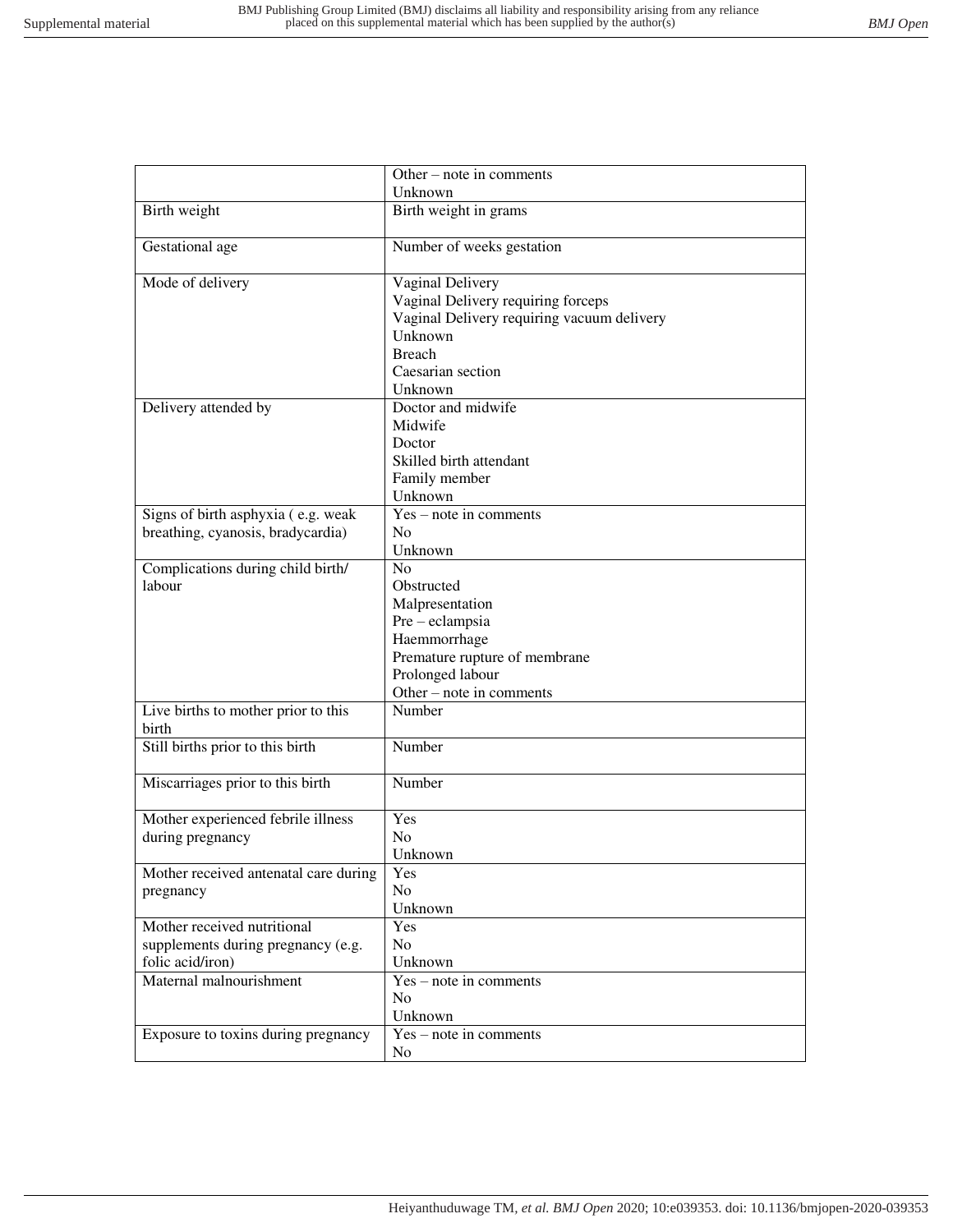|                                      | Unknown                            |
|--------------------------------------|------------------------------------|
| Consanguinity                        | Yes - note in comments             |
|                                      | N <sub>0</sub>                     |
|                                      | Unknown                            |
| Presence of other family members     | $Yes - note in comments$           |
| with disability                      | N <sub>0</sub>                     |
|                                      | Unknown                            |
| Age at time of initial diagnosis     | years, _months                     |
| Predominant motor type at initial    | R/Spastic Hemi/monoplegia          |
| diagnosis                            | L/Spastic Hemi/monoplegia          |
|                                      | Hemi/Monoplegia side not specified |
|                                      | Spastic Diplegia                   |
|                                      | Spastic Triplegia                  |
|                                      | Spastic Quadriplegia               |
|                                      | Ataxia                             |
|                                      | Dyskinesia - mainly atheoid        |
|                                      | Dyskineia - mainly dystonic        |
|                                      | Hypotonic CP                       |
|                                      | Unknown                            |
|                                      | Not stated                         |
| Severity as described by (GMFCS      | I                                  |
| Level at time of initial diagnosis)  | $\mathbf{I}$                       |
|                                      | Ш                                  |
|                                      | IV                                 |
|                                      | V                                  |
|                                      | Unknown                            |
| Predominant Motor type at the age of | R/Spastic Hemi/monoplegia          |
| 5 years                              | L/Spastic Hemi/monoplegia          |
|                                      | Hemi/Monoplegia side not specified |
|                                      | Spastic Diplegia                   |
|                                      | Spastic Triplegia                  |
|                                      | Spastic Quadriplegia               |
|                                      | Ataxia                             |
|                                      | Dyskinesia - mainly athetoid       |
|                                      | Dyskinesia - mainly dystonic       |
|                                      | Hypotonic CP                       |
|                                      | Not stated                         |
|                                      | Unknown                            |
|                                      | NA_CP resolved by age 5            |
|                                      | NA_Known Syndrome not CP           |
|                                      | NA_Unknown Syndrome not CP         |
|                                      | Under age 5                        |
| Secondary Motor Type of CP at the    | R/Spastic Hemi/monoplegia          |
| age of 5 years                       | L/Spastic Hemi/monoplegia          |
|                                      | Hemi/Monoplegia side not specified |
|                                      | Spastic Diplegia                   |
|                                      | Spastic Triplegia                  |
|                                      | Spastic Quadriplegia               |
|                                      | Ataxia                             |
|                                      |                                    |
|                                      | Dyskinesia - mainly athetoid       |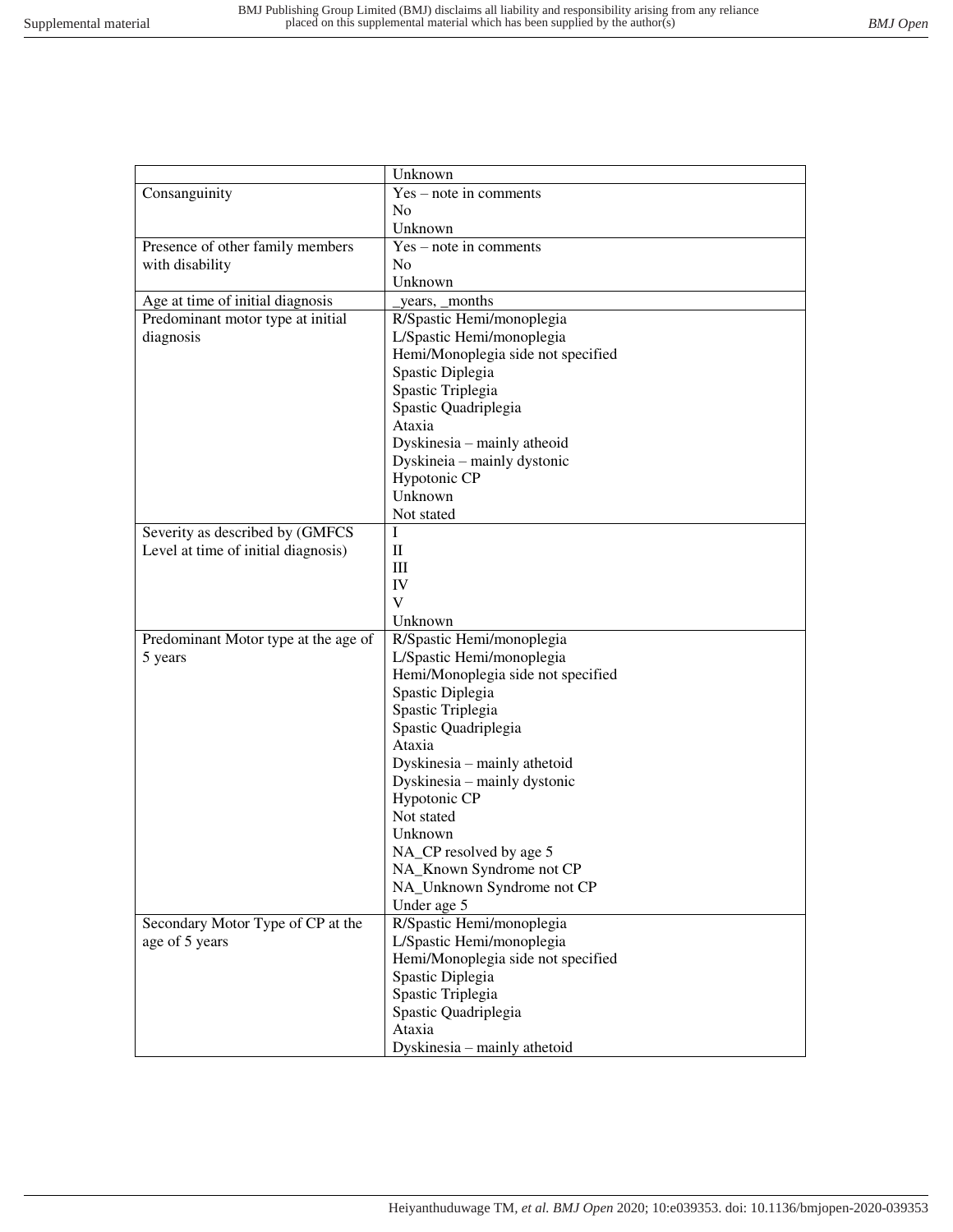|                                     | Dyskinesia - mainly dystonic                                   |
|-------------------------------------|----------------------------------------------------------------|
|                                     | Hypotonic CP                                                   |
|                                     | Not stated                                                     |
|                                     | Unknown                                                        |
|                                     | NA_CP resolved by age 5                                        |
|                                     | NA_Known Syndrome not CP                                       |
|                                     | NA_Unknown Syndrome not CP                                     |
|                                     | Under age 5                                                    |
| Severity described by GMFCS Levels  | I                                                              |
|                                     | $\mathbf{I}$                                                   |
| at 5 years $+$                      | Ш                                                              |
|                                     | IV                                                             |
|                                     | V                                                              |
|                                     |                                                                |
|                                     | Unknown                                                        |
| MACS Level at 4 years +             | L                                                              |
|                                     | $\mathbf{I}$                                                   |
|                                     | Ш                                                              |
|                                     | IV                                                             |
|                                     | V                                                              |
|                                     | Unknown                                                        |
| Pre/perinatal risk factors          | Genetic/ Chromosomal – note in comments                        |
|                                     | Intrauterine CMV infection                                     |
|                                     | Other intrauterine TORCH infection                             |
|                                     | Vascular event                                                 |
|                                     | Severe Jaundice in the neonatal period                         |
|                                     | Low Birth Weight                                               |
|                                     | Prematurity                                                    |
|                                     | Other – note in comments                                       |
| Other pre/perinatal risk factors    | Infant malnourishment                                          |
|                                     | Hypoxic Ischemic Encephalopathy                                |
|                                     | Neonatal meningitis                                            |
|                                     | Neonatal sepsis                                                |
|                                     | Neonatal polycythemia                                          |
|                                     | Neonatal anaemia                                               |
|                                     | Neonatal hypoperfusion                                         |
|                                     | Neonatal electrolyte imbalance regarding anomalies             |
|                                     | Sodium imbalance                                               |
|                                     | Neonatal seizures                                              |
|                                     | Other – note in comments                                       |
| Post-neonatal causes (after 28 days | Dehydration due to gastroenteritis                             |
| and before 2 years age)             | Other bacterial infection                                      |
|                                     | Other viral infection                                          |
|                                     | Infection not otherwise specified                              |
|                                     | Head injury - motor vehicle accident – passenger in vehicle    |
|                                     | Head injury - motor vehicle accident - pedestrian              |
|                                     | Head injury - fall                                             |
|                                     | Head-injury - non-accidental                                   |
|                                     | Head injury - other – note in comments                         |
|                                     | Cerebrovascular accident associated with surgery               |
|                                     | Cerebrovascular accident associated with cardiac complications |
|                                     |                                                                |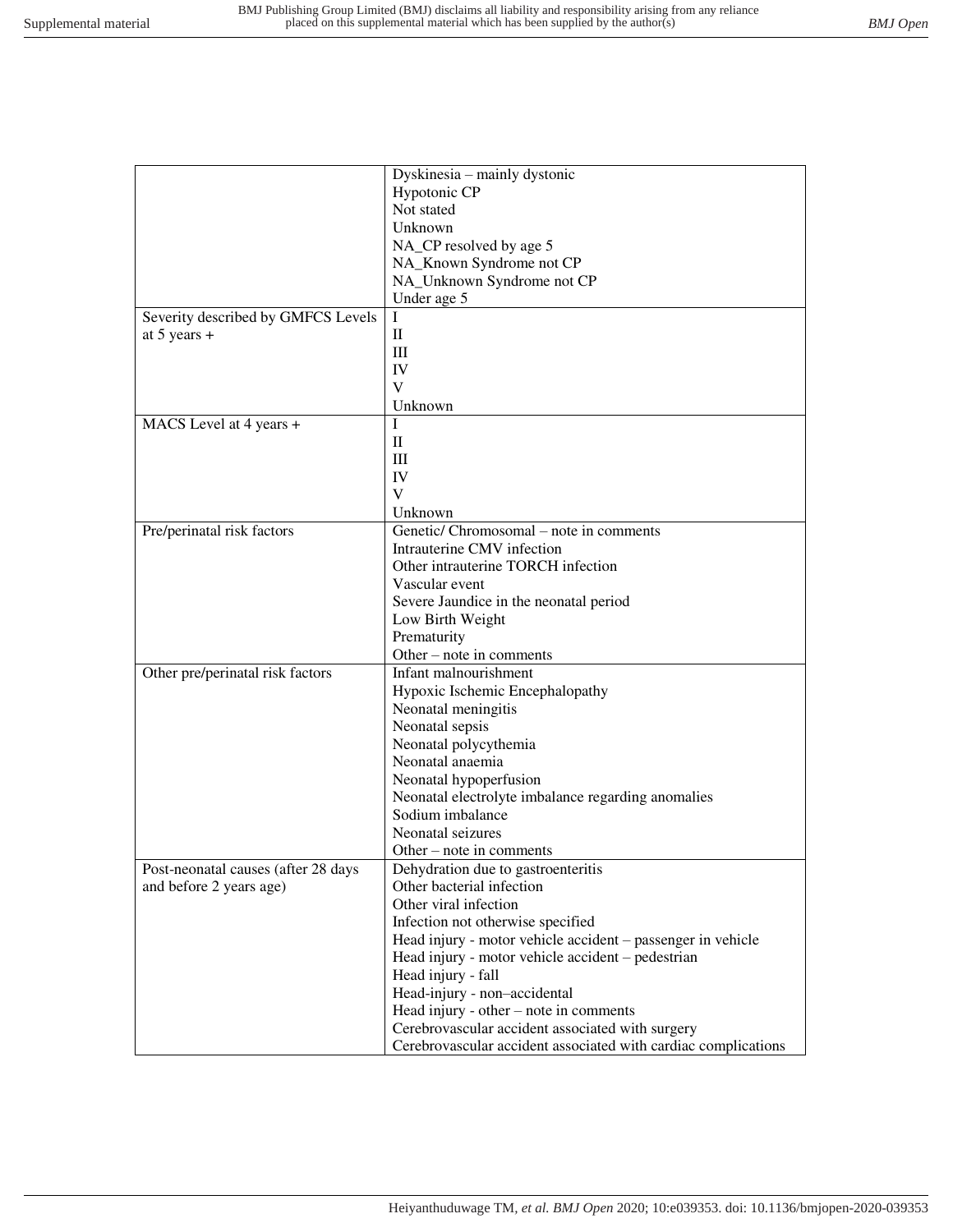|                                         | Cerebrovascular accident spontaneous / Other |
|-----------------------------------------|----------------------------------------------|
|                                         | Near drowning                                |
|                                         | Apparent - life threatening event            |
|                                         | Post seizure                                 |
|                                         | Peri - operative hypoxia                     |
|                                         | Neonatal injury                              |
|                                         | Other – note in comments                     |
| Any other associated syndrome           | $Yes - note in comments$                     |
|                                         | No                                           |
|                                         | Unknown                                      |
| Birth defects – major categories        | Yes                                          |
|                                         | Nervous System                               |
|                                         | Urogenital                                   |
|                                         | Musculoskeletal                              |
|                                         | Cardiovascular                               |
|                                         | Gastrointestinal                             |
|                                         | Chromosomal                                  |
|                                         | Respiratory                                  |
|                                         | Metabolic                                    |
|                                         |                                              |
|                                         | Heamatological/Immune<br>N <sub>o</sub>      |
|                                         | Unknown                                      |
|                                         | Yes                                          |
| Epilepsy at 5 years +                   | N <sub>o</sub>                               |
|                                         | Unknown                                      |
| Intellectual impairment at the age of   | Normal IQ>70                                 |
| 5 years                                 | Mild impairment IQ $50 - 69$                 |
|                                         | Moderate impairment 35-49                    |
|                                         | Severe impairment IQ <35                     |
|                                         | Probably greater than borderline impairment  |
|                                         | Probably borderline/no impairment            |
|                                         | Unknown                                      |
| Visual Impairment at the age 5 years    | No impairment                                |
|                                         | Some visual impairment                       |
|                                         | Functionally blind                           |
|                                         | Unknown                                      |
| Strabismus status at the age of 5 years | Yes                                          |
|                                         | N <sub>0</sub>                               |
|                                         | Unknown                                      |
| Hearing impairment at the age of 5      | No                                           |
|                                         | Some impairment                              |
| years                                   | <b>Bilateral Deafness</b>                    |
|                                         | Unknown                                      |
| Speech at the age of 5 years            | N <sub>o</sub>                               |
|                                         | Some impairment                              |
|                                         | Non-Verbal                                   |
|                                         | Unknown                                      |
|                                         | I                                            |
| VIKING Level at the age of 5 years      |                                              |
|                                         | $\mathbf{I}$                                 |
|                                         | $\rm III$                                    |